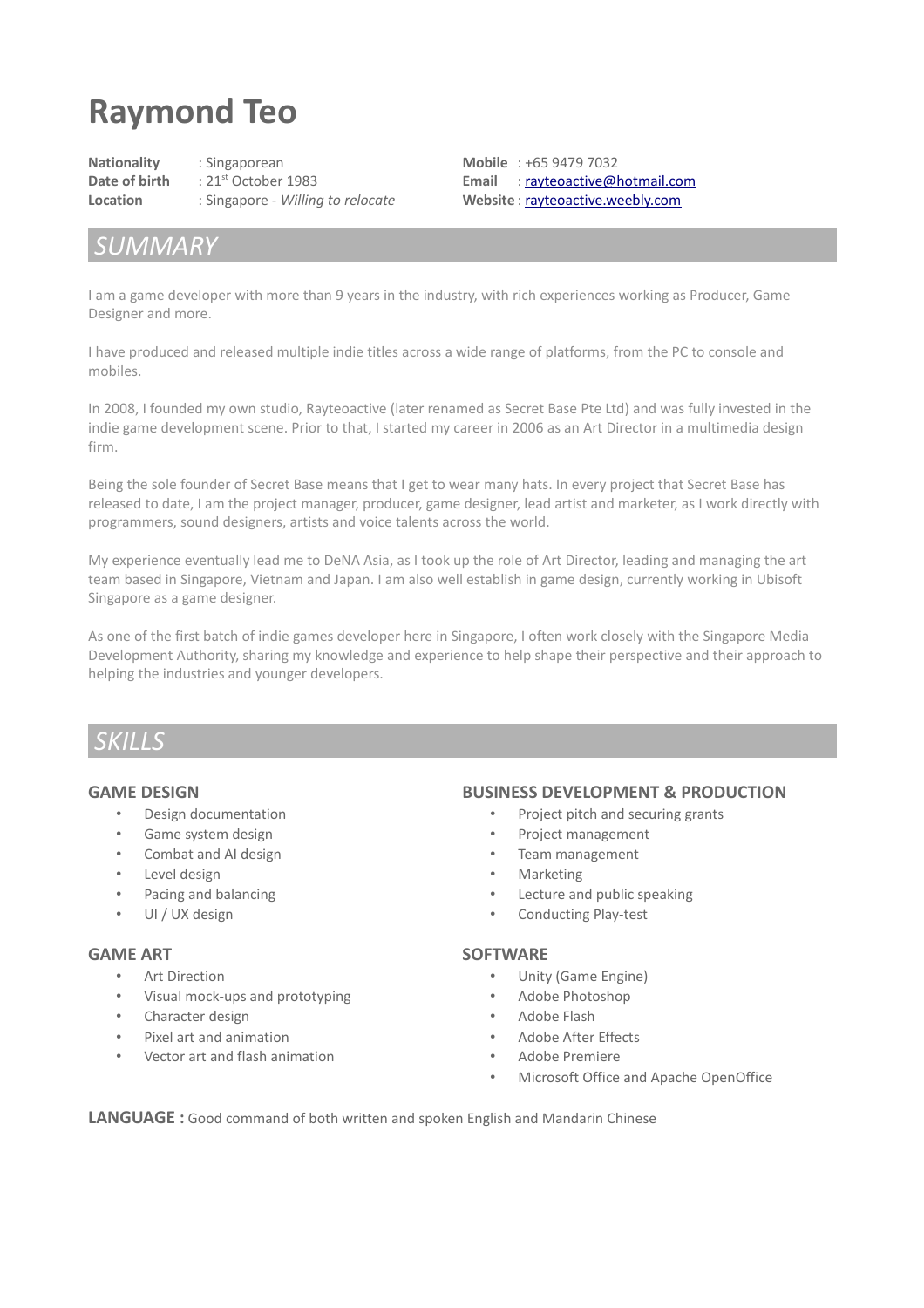## *PROFESSIONAL EXPERIENCE*

#### **Game Designer**

*2016 – Present, UBISOFT SINGAPORE*

#### **Role & Responsibility**

- Game design for unannounced project
- Liaising with oversea branch and third party studios.

#### **Art Director**

*2015 – 2016, DeNA Asia Pacific Holdings Pte. Ltd*

#### **Role & Responsibility**

- Takes over 三国志ロワイヤル as Art Director, one of DeNA Singapore biggest project.
- Maintain and define art direction of existing and upcoming features.
- Leads and manages tasks of art team members based in Singapore, Vietnam and Japan.
- Communicating and understanding the needs of each planners/designers about their events and features and proposing solutions to improve overall user experience with visual feedback and clarity.
- Manages outsource company.

#### **Above & Beyond**

- Restructured work flow between planners and creative team to improve efficiency.
- Revamp UI to improve user experience while reducing long term development cost.
- Proposed UI analytic to help improve overall direction.
- Helps improve team relation and communication.

#### **Game Takeover**

三国志ロワイヤル - iPhone & Android

### **Business Development, Producer, Game Designer and Art Director**

*2010 – PRESENT, SECRET BASE PTE LTD*

#### **Business Development and Production**

- Sole founder of the studio.
- As a producer, handle all aspects of start-up studio development (hiring, securing grants, publishers pitch, etc)
- Manages a small team of 2 to 3 artists and programmers, providing guidance and mentor-ship.
- Organize and conduct play-testing session.

#### **Game Design & Creative Direction**

- Conceptualizing and Game design documentation.
- Visual Prototype with mock up visuals and animation.
- System design, level design, pacing and balancing.
- Work closely with sound designers and voice talents to set the tone of the game.
- Work closely with programmers to create necessary tools.
- UI / UX Design

#### **Art Direction**

- Define artistic vision for artists
- Game art assets
- 2D animation
- Cut-scene and Trailer video production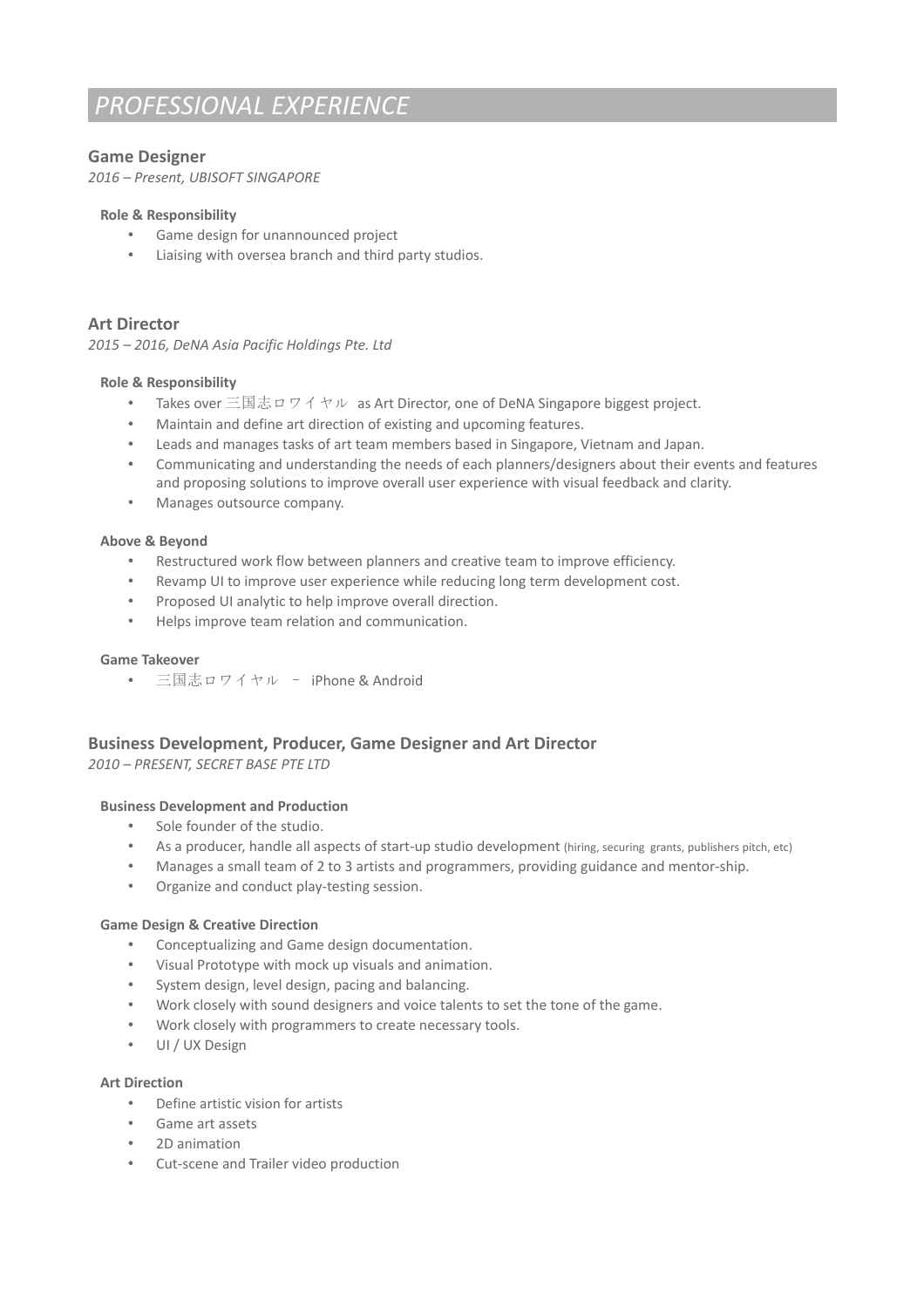#### **Game Released :**

- Devil's Dare *PC, Mac and Linux (Coming to PS4, Xbox One & WiiU)*
- Tobe and Friends Hookshot Escape *iPhone*
- Bitejacker  *PC*
- Tobe's Vertical Adventure  *PC & Xbox 360*
- Tobe's Hookshot Escape  *PC and Windows Phone*
- Tobe's Great Escape  *PC*

#### **Indie Game Developer**

*2008 – 2010, RAYTEOACTIVE*

#### **Role & Responsibility**

- Worked closely with and managing freelancers to develop PC game on Flash platform.
- System design, level design, pacing and balancing.
- Handled all artwork, ranging from art direction to character and effects animation.

#### **Game Released**

- Galactic Commandos 2  *PC*
- Tobe's Vertical Adventure  *Xbox 360*

#### **Game Released** *(Co-developed)*

- Galactic Commandos 1  *PC*
- Flash War  *PC*
- Straw Hat Samurai 2  *PC*

#### **Art Director**

*2006 – 2008, PD DESIGN STUDIO*

#### **Role & Responsibility**

- Worked closely with creative director on pitch and development for multimedia projects, including advertising games, website, poster artwork to corporate identity.
- Manage 2 to 3 freelancers on projects while meeting client's deadline and requirements.

#### **Game Released**

- Mythandria  *PC*
- CNB : Mission Nemesis  *PC*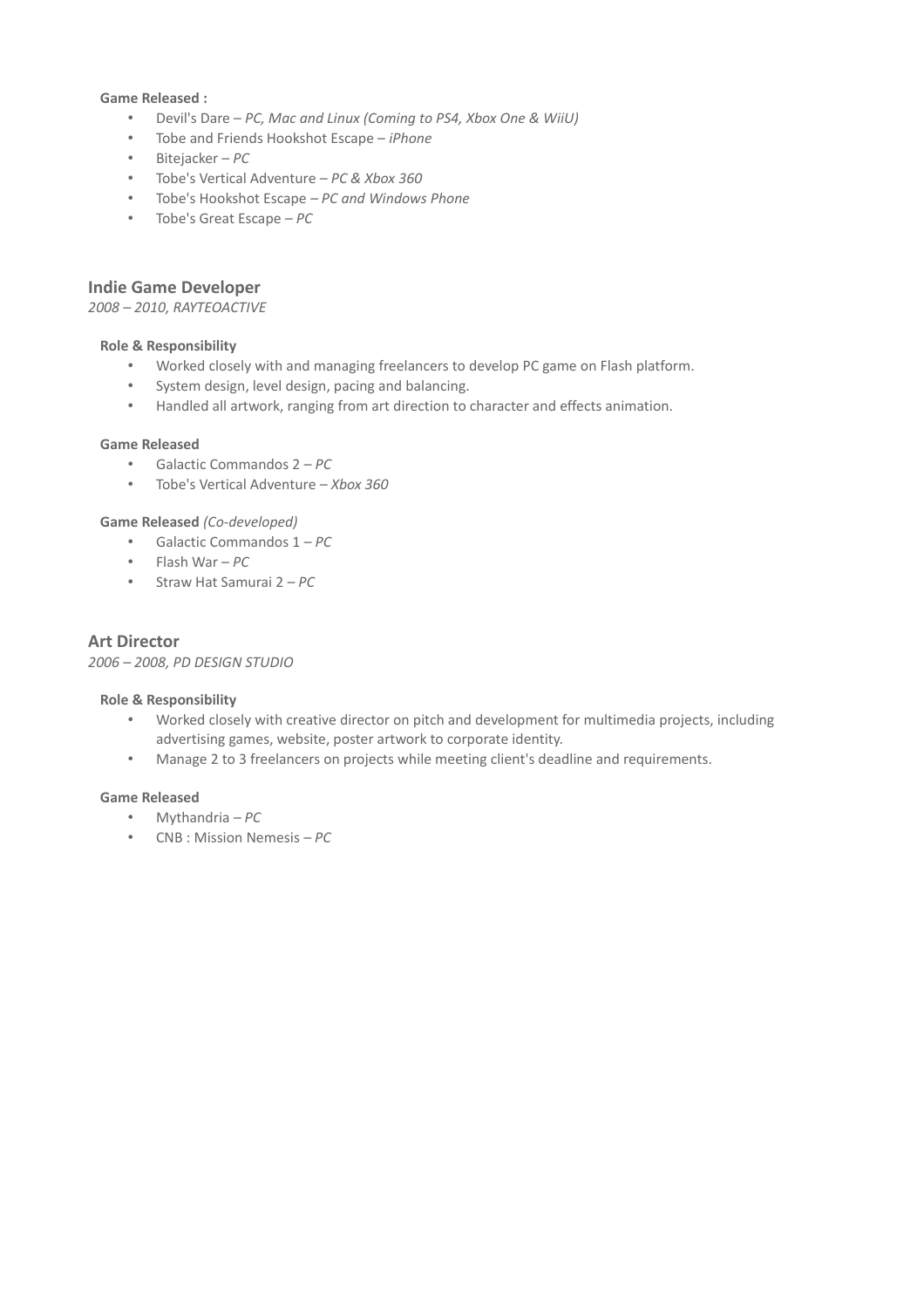## *RELEVANT EXPERIENCE*

#### **Speaking Engagements**

#### **Taipei Game Show**

• 2015 – "The Development and Release of Devil's Dare" *(Presented in Chinese)*

#### **Casual Connect Asia**

- 2014 "You were the chosen one!"
- 2012 "Creating Classic Platformers for a New Generation."
- 2012 Mochi Media Flash Gaming Summit Panel Discussion.

#### **DigiPen Singapore**

• 2014 – "Indie Game Development Scene in Singapore"

#### **Singapore University of Technology and Design**

• 2014 – "Indie Game Development Scene in Singapore"

#### **Lectures and Workshops**

**Singapore Indie Game Art Exhibition**

• 2014 – Basic Pixel Art Workshop

#### **DigiPen Singapore**

• 2014 – Advanced Pixel Art Workshop

#### **Nanyang Academy of Fine Arts & International School of Design and Technology**

- 2010 Lecturer
	- Taught illustration, specializing in character design
	- Development of basic course curriculum and teaching materials

## *EDUCATION*

### **Nanyang Academy of Fine Arts, Singapore**

2000 – 2003, Diploma in Multimedia Design